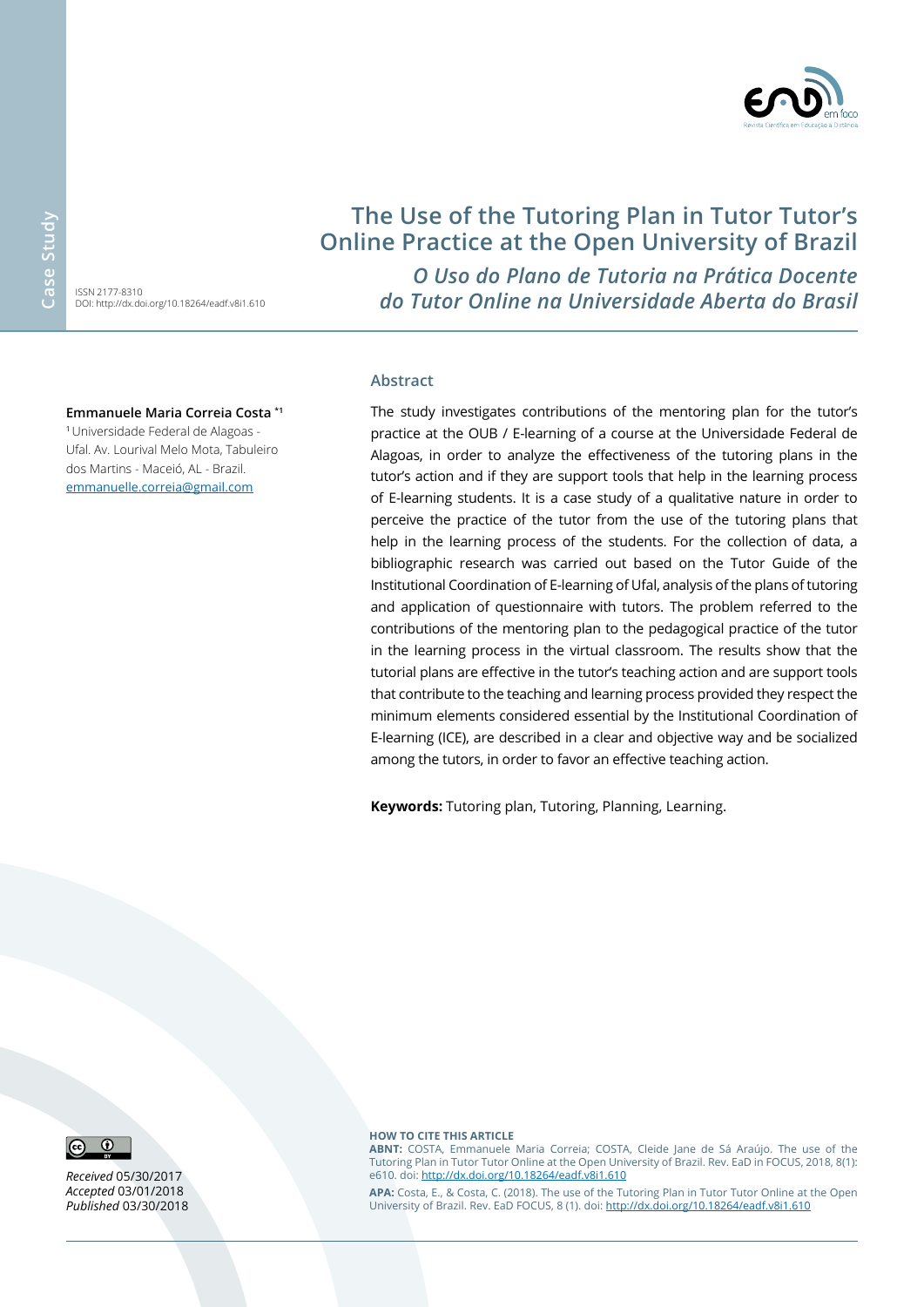#### *O Uso do Plano de Tutoria na Prática Docente do Tutor Online na Universidade Aberta do Brasil*

#### *Resumo*

*O estudo investiga contribuições do plano de tutoria para a prática do tutor na UAB/EaD de um curso da Universidade Federal de Alagoas, com objetivo de analisar a efetividade dos planos de tutoria na ação do tutor e se eles são instrumentos de suporte que auxiliam no processo de aprendizagem dos estudantes da EaD. É um estudo de caso de natureza qualitativa com finalidade de perceber a prática do tutor a partir do uso dos planos de tutoria que auxiliam no processo de aprendizagem dos estudantes. Para a coleta de dados, realizou-se pesquisa bibliográfica com base no Guia do Tutor da Coordenadoria Institucional de Educação a Distância da Ufal, análise dos planos de tutoria e aplicação de questionário com tutores. O problema referiu-se às contribuições do plano de tutoria para a prática pedagógica do tutor no processo de aprendizagem na sala de aula virtual. Os resultados apontam que os planos de tutoria são efetivos na ação docente do tutor e são instrumentos de suporte que contribuem para o processo de ensino e aprendizagem desde que respeitem os elementos mínimos considerados essenciais pela Coordenadoria Institucional de Educação a Distância (Cied), estejam descritos de forma clara e objetiva e ser socializados entre os tutores, com vistas a favorecer uma efetiva ação docente.*

*Palavra-chave: Plano de tutoria, Tutoria, Planejamento, Aprendizagem.*

### **1**. Introduction

The E-learning is defined by the MEC (Brazil, 2005) as a teaching modality in which the didacticpedagogical mediation in the teaching and learning process is supported by information and communication technologies (ICT), with students and teachers to develop educational activities in different places and at different times.

From the E-learning perspective, the tutor plays a fundamental role in working together with coordinator, monitor, students and teachers in the development and monitoring of activities during a school term. Tutoring is a teaching job that requires understanding and involvement of the contents, thematic areas during the modules. The tutor is the link between teachers and students in pedagogical practice. This professional supports teachers, debates, deepens topics, contributes to the classes, organizes the process of monitoring and evaluation of these students through mediation and interactivity in the Virtual Learning Environment (VLE) (Domeniqueli, 2008).

With the intention of guiding the tutor and all those involved in the E-learning courses of the Universidade Federal de Alagoas (Ufal) and the Institutional Coordination of E-learning (Ice) in partnership with the Center for Tutoring, support material for the development of the institution's mentoring activities. In this guide you can find relevant information about E-learning and Ufal's tutoring, as well as the tutor's conception, its attributions, the activity systematics, the legislation and the tutoring plan – which will be the focus of this study. For the full exercise of their actions, the tutor must have knowledge of the contents of the course and of the discipline that will minister, in addition to compatible training. It is up to the teacher to make available in advance to the tutor the teaching plan, the teaching material and the tutoring plan. In this context, this study aims to understand the vision of online tutors linked to an undergraduate course

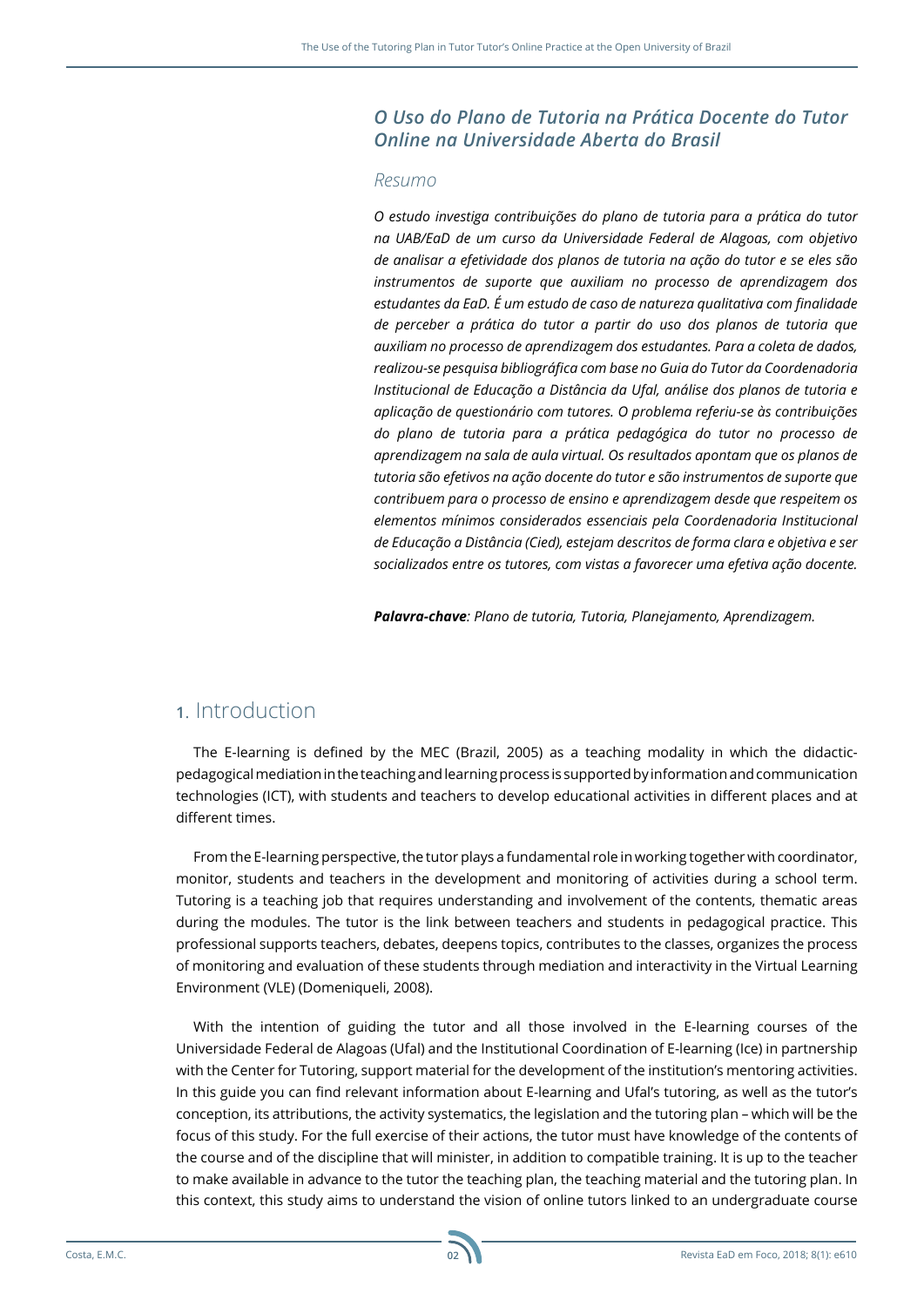in the E-learning / OUB modality on the contributions of the mentoring plans as a tool to support the tutor to assist in the teaching-learning process of the students.

# **2**. Pedagogical Mediation and Teaching Model in E-learning / OUB

Teaching in the E-learning takes place from multiple perspectives, which involve the ways of teaching and learning. There is concern in developing proposals for meaningful learning. For this to occur, the teacher in the E-learning requires to understand himself as mediator of learning. It is from this perspective that pedagogical mediation becomes evident.

According to Ferreira (2013), mediation must be present throughout the process, aiming to offer the student the necessary conditions and means for the appropriation of knowledge. From this point of view, the teacher in the E-learning assumes several functions and is integrated into a multidisciplinary team.

According to Mill (2014), for ICT-mediated E-learning to be implemented, it is necessary a set of professionals who, acting in a collective, distributed and collaborative way, play the typical role of the traditional education teacher. In this way, tasks such as getting to know the students, planning the lesson and contents to be worked, choosing the didactic resources, elaborating activities and assessments, applying them, correcting them and accompanying the teaching-learning process of each student and managing the group are distributed to several professionals who, together, form what he called "polydocencia".

In addition, to act in the E-learning the teacher needs pedagogical knowledge, content, to understand and use ICT in its pedagogical mediation; be able to deal with information; know how to manage time; and have the ability to work as a team.

In this sense, pedagogical mediation is essential for learning to occur. Through pedagogical mediation Masetto (2008) defines the attitude of the teacher who poses as a facilitator, motivator or motivator of learning, who presents with a willingness to be a bridge between the learner and his learning. He adds that pedagogical medication highlights the role of the learner as a subject, strengthening him as an actor, which will allow him to learn and achieve his goals.

# **3**. The Tutor in the OUB Model, Assignments and Functions

The tutor is part of the E-learning system, analyzing their conceptions and practices is fundamental. For Bezerra and Carvalho (2008), the tutor is a professional who works directly with the students. It is up to the tutor to guide, clarify doubts and follow the study of the student, that is, is a teacher who must mediate the whole process of teaching and learning.

Gonzalez (2013) argues that the work of the tutoring keeps in itself the essence of the educational action developed by the teacher. The tutor is an educator like any other involved in the program, and it is essential to establish mediations between the student and the information. It provides the directions to deal with the differentiated rhythm of each student, to dispose the technological knowledge and the material made available in the course, to be active in their work, to have organization and leadership in their group, that is, to enable the construction of knowledge.

Thus, according to Costa, Paraguaçu and Pinto (2009), interaction with mentoring is a way to provide the student of E-learning with a relationship that only another subject can provide, contributing to their formation, their experiences, their subjectivity. It is these educational actions that contribute to developing and enhancing students' basic capacities, guiding them in the interactive process to achieve intellectual growth and autonomy.

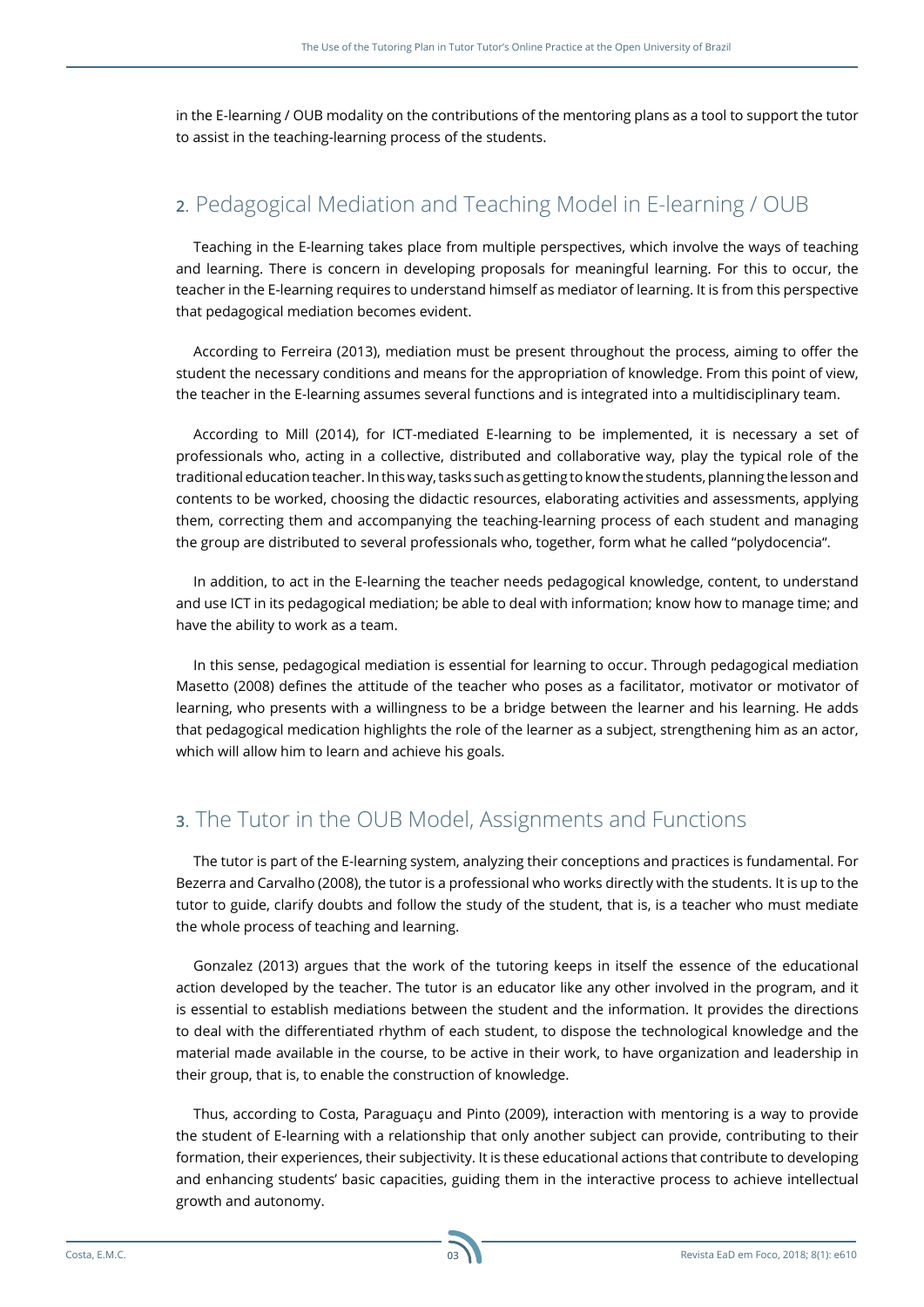Sathler (2008) emphasizes that tutoring plays a fundamental role in the follow-up of students, since it is a link between the students with the teachers and the technical team.

According to Spressola (2008), the tutor must have a series of qualities that guarantee the efficiency of the accompaniment, the attendance and the information provided to the students, such as: proactivity , social culture, empathy, emotional stability, cordiality, leadership and ability to hearing and acceptance, among others.

According to Silva and Figueiredo (2011), the tutor transmits the activities proposed by the teachers to the students, teaches the students to use the technologies, distributes the didactic material; fulfills the function of motivating, managing face-to-face meetings and identifying academic and administrative difficulties.

Berti and Vermaas (2012) complement that the tutor needs to look for artifice to decrease the distance in the relationship with his students. It is necessary to create a pleasant environment of reflection and interaction between the participants that favors the learning. Interactivity and affectivity in the relationships between these participants should be considered as key points because, motivated, students tend to have greater learning ease.

Mill (2014) further states that the tutor is central to the educational process; therefore, the quality of their work is paramount for student learning.

According to Resolution CD/ FNDE n. 8, of April 30, 2010, tutor is the professional selected by public higher education institutions (PHEI) linked to the OUB System for the exercise of typical tutoring activities, requiring higher education and minimum experience of one year in teaching primary or higher education, have post-graduate training or be linked to a postgraduate program.The tutor stands out as a mediator in the teaching-learning process, being responsible for the motivation of the students and for the creation of learning opportunities. It accompanies the students during the development of the activities of each discipline, guiding them in its accomplishment. It is responsible for evaluating learning, providing a note at the end of each module. It is a professional that dominates the content of the discipline in order to help students to solve their doubts.

Regarding the OUB standard, the tutor is a scholarship holder with a background in the area of knowledge of the course or discipline that will act. It accompanies the teaching-learning process. His work is developed in partnership with the teacher, engaging in teaching activities, as he acts in the student's activities by interacting with them and guiding them.

In this sense, it demonstrates the need for a tutoring plan as a way to establish strategies for systematically monitoring the students' learning process. It is up to the teacher to make available in advance to the tutor the teaching plan, the teaching material and the tutoring plan.

# **4**. The Tutoring Plan as an Instrument of Action Tutorial

Moore and Kearsley (2007) stress that the courses in E-learning are based on a study guide; it offers a course roadmap and structure that supports other materials. These guides or manuals in E-learning are configured as an integral part of the didactic material. The manual is a material that can be addressed to the teacher as a teaching resource or to the student, presenting in a clear and objective way the content to be studied, in order to offer enough information to understand. The study guide or manual is an additional resource and guidance on how to attend a course in E-learning (Fernandez, 2009).

The study guides or manuals present the organization and the structure of the course, being directed to the student and to the tutor teacher. The professionals who create the courses devote a great deal of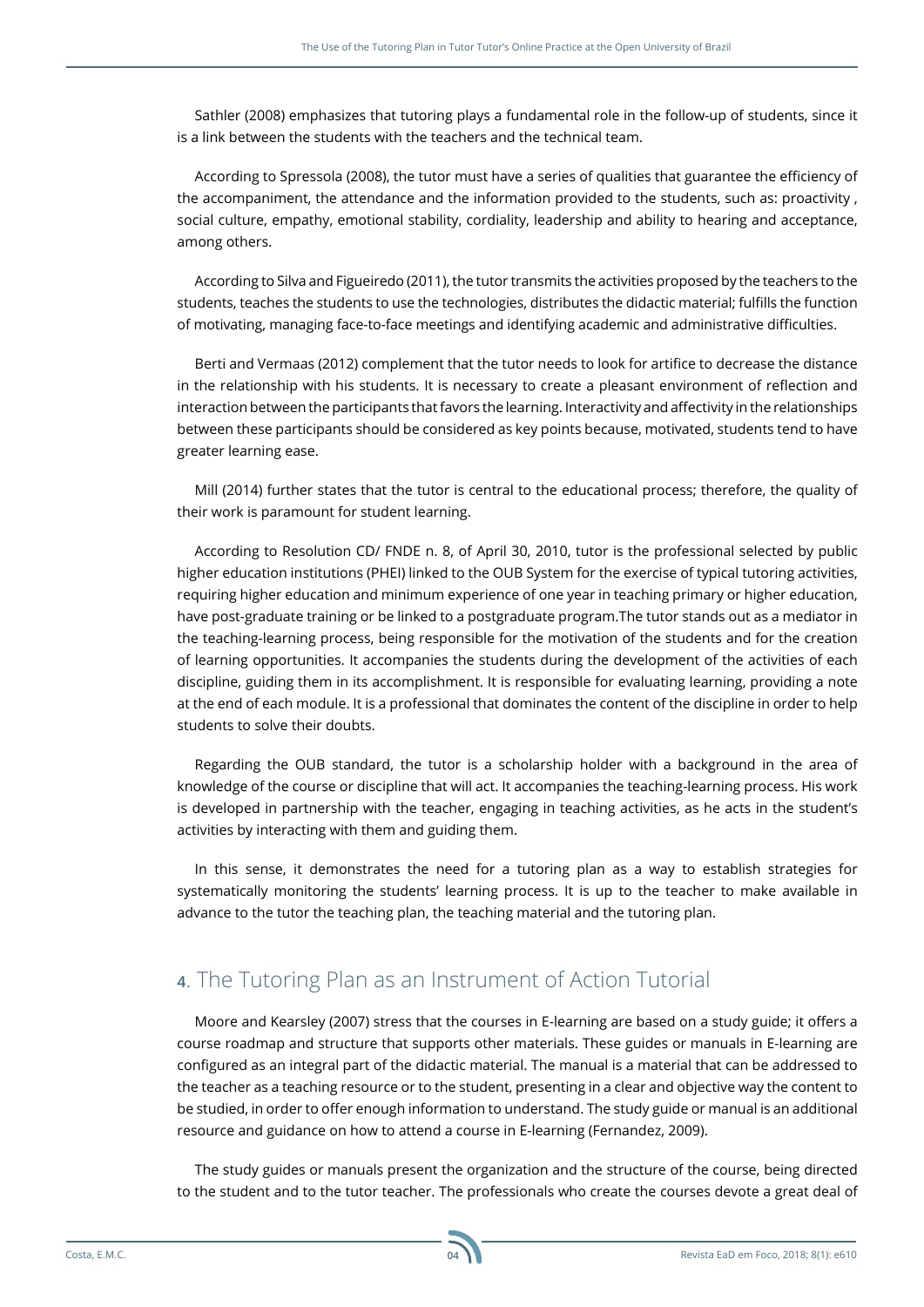attention to the guides, since they constitute a support for the other technologies, they contain instructions and orientations on the structure of the discipline and the form of interaction, as well as the goals and objectives regarding the discipline (Moore, Kearsley, 2007).

When proposing that a course be offered in E-learning, it is necessary to think about how it will be: its structure, human resources, preparation and distribution of didactic material, organization of the teaching and teaching plan, administrative organization and responsibilities. The structure involves all the material and space resources necessary and adequate to support the course proposal.

Through the item human resources, it outlines who the participants will be, their role in the course and responsibilities. This involves course coordinators, staff to assist students, technical and administrative staff, teachers and tutors. The preparation and distribution of didactic material and the construction of teaching and teaching plans are extremely important and should be in accordance with the pedagogical and technical principles of the course. In addition, they should be thought together with the structure and profile of the human resources that will be part of this pedagogical architecture.

The team of professionals involved in this process needs to be clear about the pedagogical principles, the objectives of the course, the profile of the actors involved and their specificities, as well as to know the proposal and its implications. All aspects mentioned are interlinked and must be agreed so that the course has cohesion and quality. Based on this conception, the teacher and the tutor help and deliberately create means to help the student learn; the student must deliberately propose to learn (Konrath et al., 2009). In addition, there must be dialogical action between teacher and tutor so that the good performance of the teaching-learning process occurs in the E-learning.

According to the Tutor's Guide (Ufal, 2014), the mentoring plan is an instrument that guides the mentoring activities; therefore, his proposition for the teacher is indispensable. The tutoring plan results from the planning of the discipline and can be understood as the final product of the planning, which materializes in the written record, systematized and with justification on: what will be done? Who will it be made for? Why will it be done? How will it be done? When will it be done?

For the development of the discipline or curricular unit, the teacher has as a parameter for his actions the plan of the discipline or teaching plan, instrument constituted by the main elements of the planning: identification of the discipline or curricular unit; menu; general objective and specific objectives; content; methodology; evaluation; schedule and references.

The discipline plan or teaching plan presents the pedagogical conception that guided the production and section of the didactic material and should lead to the preparation of the lesson plan. The lesson plan is the prediction of the contents and activities of one or several classes that make up a unit of study. In it, the teacher foresees the detail of the actions, as: presentation of the activities, materials and resources to be used. Some elements for constructing the lesson plan are essential: specific objectives, content, teaching strategies, resources, learning assessment form and schedule. These instruments – discipline plan or teaching plan and lesson plan – will serve as a basis for the teacher to construct the tutoring plan in E-learning (Guarezi; Grudtner, 2007).

Guarezi and Grudtner (2007) emphasize the need for teachers and tutors to discuss the work plan and the material to be worked out in partnership before the course starts. This should be a time of dialogue in which both have space for the exchange of experience and knowledge. This same space should be maintained periodically, as long as discipline, curricular unit or module will certainly require revision and/ or adjustment of contents, materials, resources and activities, among others. According to the authors, planning is the act of reflecting on the possibilities of choices and, consequently, of actions to be taken; involves a dialectical action, with the possibility of constant dialogue between reflection and action.

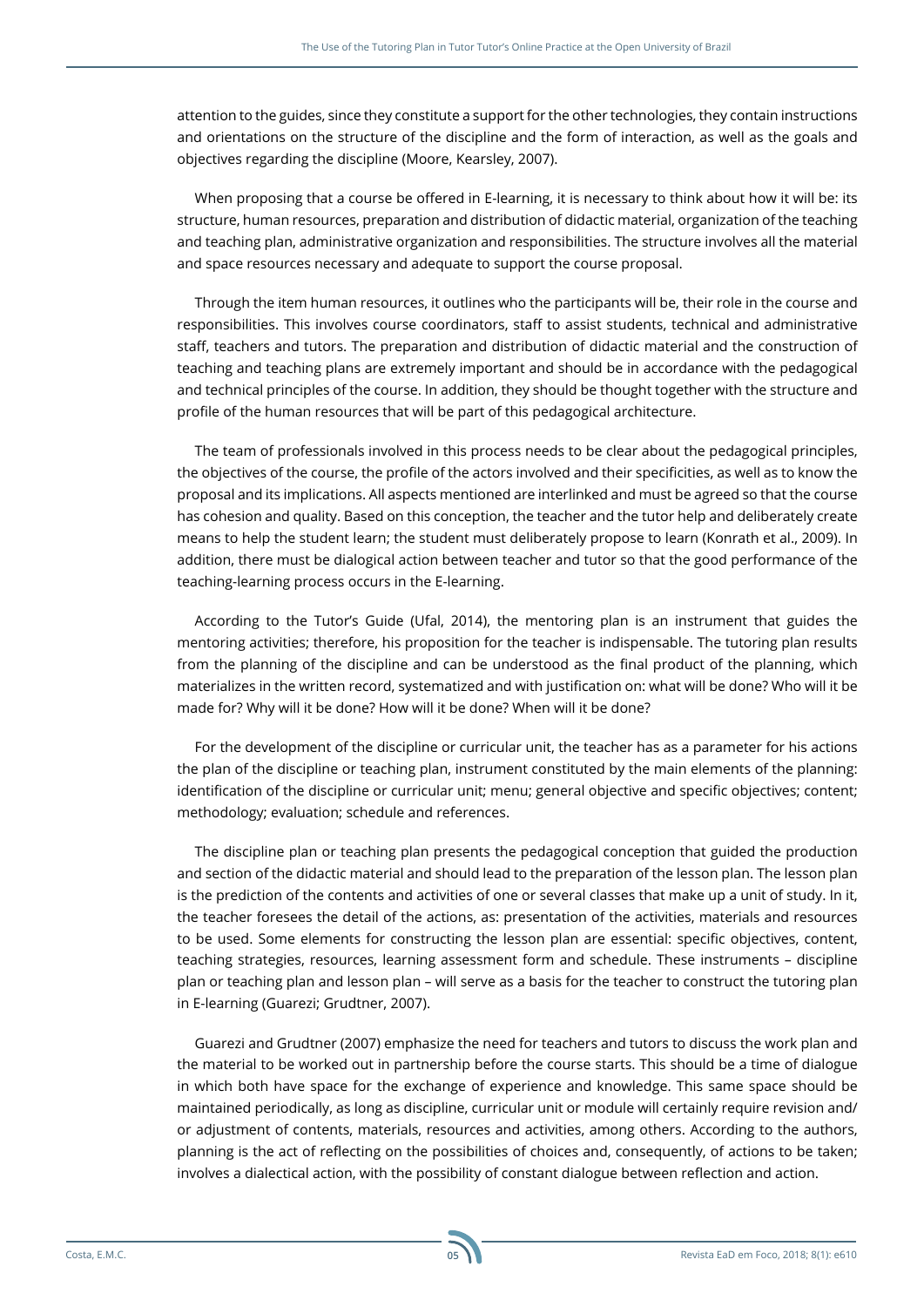Still according to Guarezi and Grudtner (2007), in E-learning the mentoring plan is an indispensable tool for the tutor's practice. Through this plan, tutors can target the most interactive and effective support of students. In this way, it can be defined as an instrument that guides the activities of the tutors and guides the actions of the tutor, punctuating their activities and establishing the procedures to follow the process of teaching and learning of the students in E-learning.

The Tutor's Guide Ufal (2014) is a document that is available on the site cied [\(http://www.ufal.edu.br/cied](http://www.ufal.edu.br/cied)). In it, the mentoring plan is an integral part of the didactic material in E-learning. Based on this, the tutor can develop his/ her work in a clear and concise manner, according to what is established, regarding the objectives of the course or discipline, as well as the criteria to be requested by the teacher.

The incorporation of the tutoring plan into the training process should include, in an explicit and formalized way, a series of elements and procedures for the use of the built-in tools. These elements and procedures of use are essential and constitute an initial reference on the basis of which the tutor will guide the organization of the activities around the contents and the tasks of teaching and learning, that is, the structures of participation or the systems of rules that establish who can say or do what during the performance of teaching and learning activities provided in the discipline. The tutorial plan proposed in Ufal's Tutor Guide (2014) was built based on the OUB tutor's guide, the guideline for performance quality of distance learning, and Guarezi and Grudtner's (2007) proposal. The elements that make up the tutoring plan are shown in Table 1.

| Tutoring Plan (Ufal, 2014) | <b>Tutoring Plan (Guarezi</b><br>and Grudtner, 2007) |
|----------------------------|------------------------------------------------------|
| Course identification      | Goals                                                |
| Class profile              | Content                                              |
| Goals                      | <b>Teaching Strategies</b>                           |
| <b>Teaching Strategies</b> | Didactic resources                                   |
| Content                    | Evaluation                                           |
| Evaluation                 | Schedule                                             |
| Schedule                   |                                                      |
| Assignments of the tutor   |                                                      |

**Table 1**: Model of mentorship plans Ufal (2014) x Guarezi and Grudtner (2007).

It is important to emphasize that the objectives describe the set of knowledge, skills, attitudes and competences that will be mobilized by the students in the learning process. The teaching strategies are methods, techniques and processes to be used by the teacher and the tutor to mediate the teaching and learning process. Contains the procedures for the tutor to lead the follow up. The teacher describes how the activity should be conducted and the interventions so that the accompaniment of the tutor can meet the objectives of the activity. The contents are the systematized and organized knowledge that will be used by the teacher, the tutor and the students. The didactic resources refer to the tools and resources to increase the possibilities of learning. Evaluation, in turn, is the process by which one can verify whether learning has occurred. It should point out the aspects that will be observed in the follow-up of the students.

The tutoring plan has significant importance, because based on it the tutor can develop his work in a clear and concise manner, according to what is established in the plan and having as reference the objectives of the course or the discipline, as well as the criteria of evaluation and correction of the activities to be requested by the teacher. In order for the tutor to be able to act as mediator of learning, he needs information, support, resources, development opportunities and skills. In addition, before beginning the

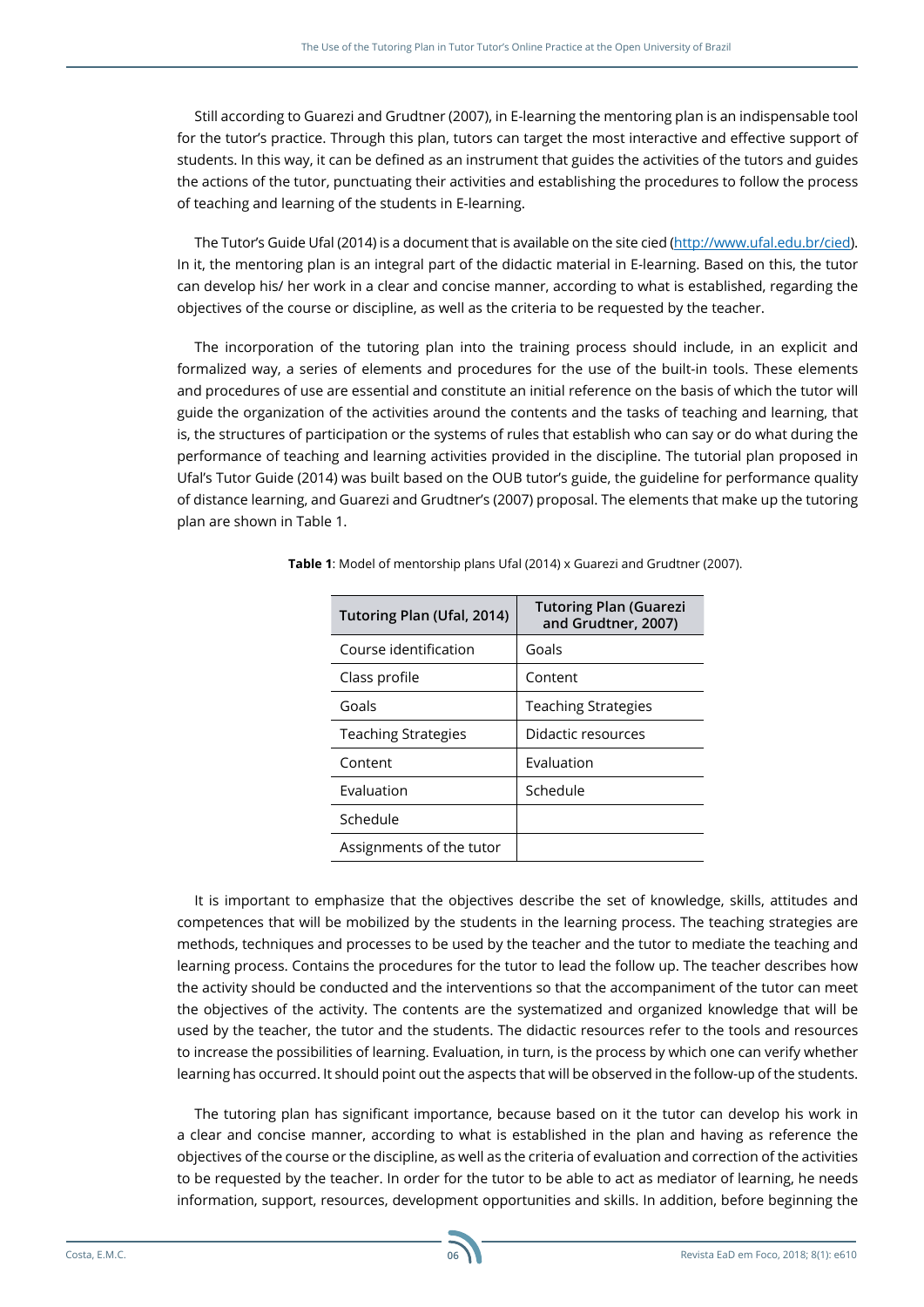work the tutor needs to know the specific philosophy of the E-learning and the educational institution; have a clear definition of their role; the goals; the teaching materials to be used (Ufal, 2014).

According to Ramos (2014), the tutor participates in assessing student performance and providing feedback, which contributes to learning in the E-learning. For this, the tutor should have: information about the students' expectations regarding the evaluation; knowledge of the regulation and requirements related to the evaluation in the institution; access to a second opinion; access to the course author or academic staff to discuss any problem relating to the course material; knowledge of the resources available in the organization to meet the specific needs of the students.

Polak (2009) states that the tutor needs assessment parameters to be shared with the teacher who coordinates the discipline so that it can aid the teaching and learning process. Once the tutor evaluates the student, he/ she assigns a grade, there must be criteria for both the tutor and the learner to know what is being evaluated and how it is being evaluated. The establishment of evaluation criteria minimizes the evaluating power, demystifies the evaluation and makes the process more convenient. When the student knows how it will be assessed and by whom it is being evaluated, it becomes more secure and this gives the institution more credibility.

For this to happen the plan must contain all the information necessary for the good progress of the discipline, with a view to improving the quality of the tutor's work. It is an instrument that guides the activities of the tutoring and the procedures for the accompaniment of the process of teaching and learning.

The important thing is that before the beginning of the activities the teacher and the tutor make available a moment to socialize and discuss the plan of tutoring. It should be a moment of dialogue for the exchange of experiences, to be maintained periodically during the course, as it will be necessary to review the contents and materials, depending on the progress of the process.

The teacher responsible for the discipline elaborates and adjusts the didactic material in order to establish the mentoring plan; this involves the processes of teaching and learning of the students and the attributions of the tutor for a particular discipline. The tutorial plan consists of a teaching task that includes the prediction of didactic activities and the objectives, that is, it is a means to program the teaching actions. It is an instrument that guides all the actions of the discipline; it is expressed the objectives that are to be achieved and the contents that will be learned by the students, as well as the teaching and learning pedagogical action instruments so that the tutor can follow the evaluation process of the activities, which must be in harmony with the proposal evaluation of the discipline plan.

According to Lima (2013), the incorporation of the mentoring plan into the training process should include a series of rules and procedures for use, such as: discipline identification, teacher identification, course syllabus, discipline objectives, work methodology, evaluation and punctuation detailing, type of activity, deadlines for the delivery of activities, etc. Such norms and procedures of use are essential elements and constitute an initial reference of how the process of teaching and learning should be conducted.

Based on the tutoring plan, the tutor will guide the organization of activities around content and teaching and learning tasks, respecting the minimum elements of what was proposed by the teacher, thus allowing a detailed view of their assignment in the discipline that accompanies it.

Zuapa et al. (2014) have developed a cheklist for the planning of the online tutor's action that may resemble the tutorial plan proposed by the Institutional Coordination of E-learning (Ice) of Ufal. According to the author, "a teacher should elaborate proposals for reflection activities, support resolution, suggest alternative sources of information, explain and clarify doubts, and facilitate comprehension processes; guide, guide and support."

**07**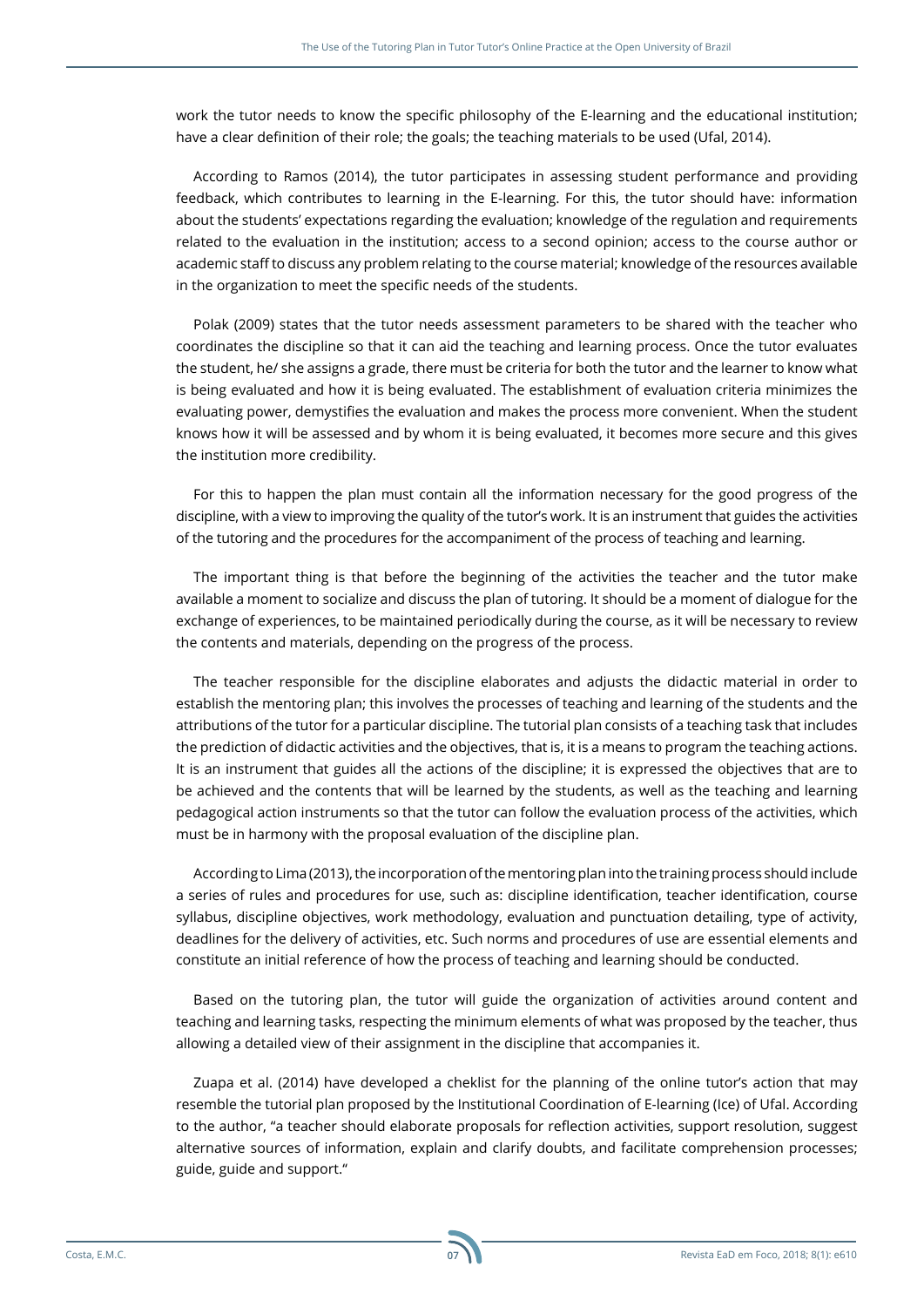The tutor brings general subjects to be studied and analyzed, stimulates critical thinking, questions and evaluates, and responds appropriately to students' messages. The tutor can not act simply as a schedule controller, "tour animator"; must fully know the content of the course, and intervene when necessary in order to favor and broaden the knowledge of its students. It is fundamental that you know the reality and the context of your students, linking students, course and higher education institutions (HEI).

Zuapa et al. (2014) assert that planning serves as support to streamline and organize the execution of the online tutor's work; the main objective of this stage is to prepare in advance the necessary bases to reach future goals, enabling a realistic management. For this, it is necessary: to elaborate a specific plan for each class that initiates; relate the objectives of each activity to the content worked; plan differentiated activities related to course content; request a relation that contains contact information for all course students; requesting contact with contact data of the administrative officers of the institution, including their respective duties; know the library resources made available to E-learning students; to know the services and resources of support to the students with problems of study, of personal order or people with disability; create multiple working spaces, interaction and socialization; set the rules for online classes; develop forms of communication to avoid student loneliness; clarify their expectations about the roles of participants; to maintain communication with the other tutors involved, respecting ideas presented by them and by the entire E-learning team; to outline the attribution of notes for each work/ activity; seek rules for late delivery of work or plagiarism.

# **5**. Methodology

According to Creswell (2010), a case study (Flick, 2009) considers this to be more appropriate in that it seeks to understand, explore or describe events in order to observe the reality of society. It consisted of a study of certain individuals, professions, institutional conditions, groups or communities, with the purpose of obtaining generalizations. The work with case study covers different moments: case delimitation, data collection, selection, analysis, interpretation and elaboration of the case report.

It works with subjective representations and opinions of the subjects involved – in this case, the online tutor –, in order to investigate the tutoring plans and the form of intervention used by the tutors of a OUB/ Ufal undergraduate course, regarding a process of teaching and learning based on the teaching action carried out by the tutor within VLE Moodle .

### **6**. Results and Discussion

The data collected and analyzed were extracted from the answers to the questionnaire carried out with the online tutors and from the analysis of the tutoring plans elaborated by the teachers. From this, a questionnaire was conducted with twenty four online tutors linked to OUB/ Ufal .

The research was conceived with a population of 45 tutors; of this universe, only 24 (54%) answered the questions.

Firstly, it is approached how the relationship between teacher and tutor occurs to socialize the actions of the mentoring plan, referring to the availability of the tutoring plan before the beginning of the course, the moments of interaction between them and how the interaction takes place. In the responses of the tutors regarding the availability of the tutoring plan before the beginning of the course, 20 of them reported that they receive the tutoring plan, sometimes before the beginning of the course; two stated that they never receive the tutoring plan; the other two stated that they always receive it in advance. For tutors, when the tutoring plan is made available before the beginning of the course, the tutor organizes their activities in advance, which optimizes the tutoring process.

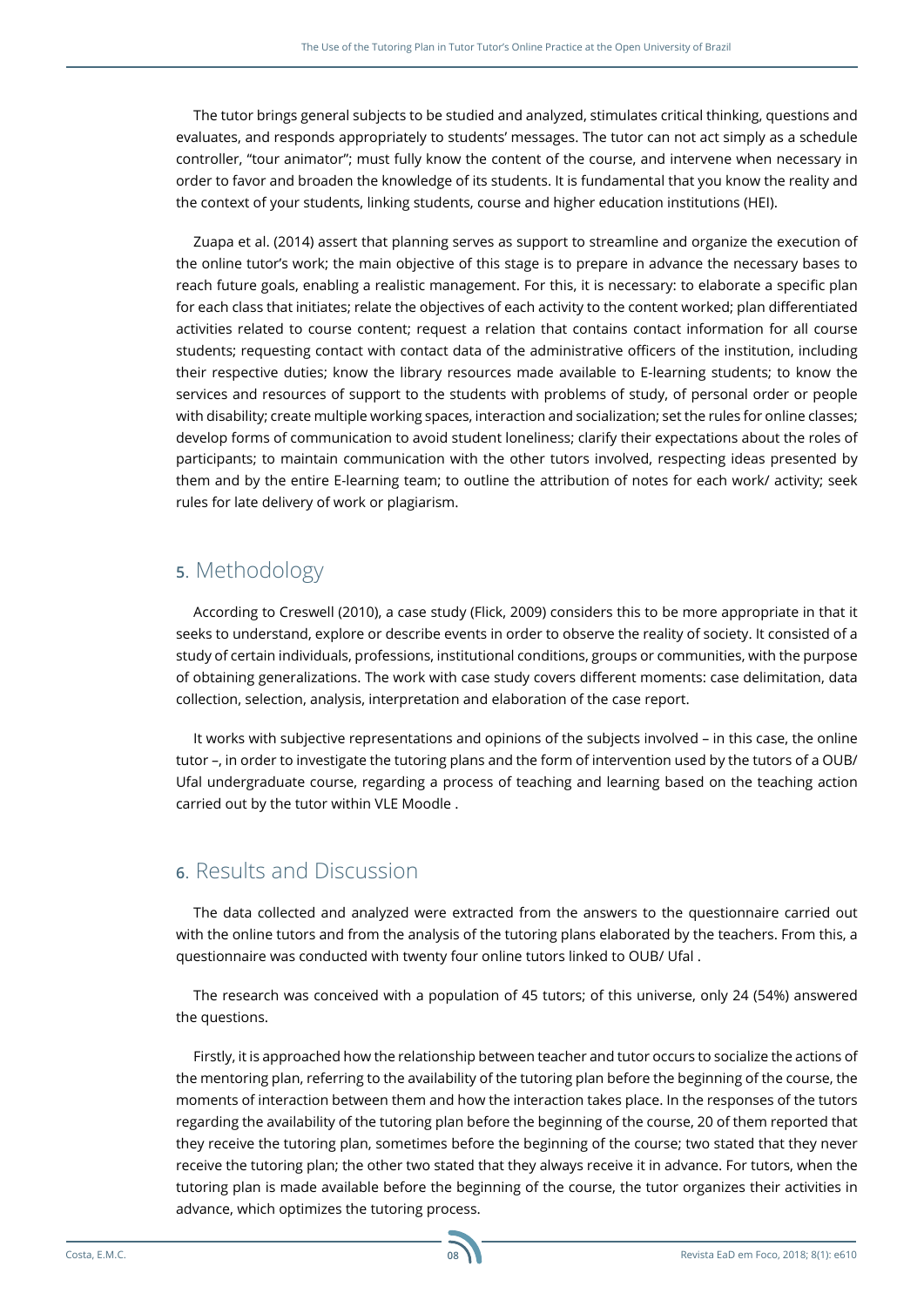As for the moments of interaction between teacher and tutor, 17 respondents reported that there are sometimes moments of interaction; three tutors have stated that they always occur and four tutors have reported that they never occur.

One of the recurring points in tutors' speech is that, without interaction with the teacher, some attitudes may be impaired and tutors will feel constrained in the conduct of their function. The contact between teacher and tutor is necessary so that the online tutor can interact in order to promote the student's learning – his main responsibility. The tutor has the function of accompanying the students in this process, influencing them in this walk through what he/ she performs in the path of cognitive production: intellectual, interactive, motivational and communicational actions (Pimentel, 2013).

The analysis reveals that the mentoring plan is the tutor's support material, but does not dispense the dialogue and interaction between teacher and tutor in order to understand the pedagogical action to be performed.

The difficulties encountered in the implementation of the mentoring plan by tutors online are revealed fur speech of the tutors in their responses to the questionnaire, as shown in Table 2.

| Elements of the tutoring plan | <b>Tutors Answers</b> |
|-------------------------------|-----------------------|
| Goals                         |                       |
| Content                       | 5                     |
| <b>Teaching Strategies</b>    | З                     |
| Resources                     | 5                     |
| Evaluation                    | 12                    |
| Schedule                      |                       |

**Table 2**: Elements of the tutoring plan x difficulties in interpretation.

The table shows that the tutors present difficulties in identifying the information contained in the mentoring plan, such as objectives, teaching strategies, contents, didactic resources, evaluation and schedule. The tutors reported that they are unclear as to what the teacher intends the tutor to do with the students in carrying out the activities in the VLE.

Of the tutors, 22 responded that the tutoring plan is very useful for the job and only two tutors responded that it is not necessary. No tutor considered the tutoring plan unnecessary.

With this, it is confirmed that the tutoring plan is part of the pedagogical practice in E-learning, because it is in him that the whole direction of his work is based. It is in the tutorial plan that the objectives of each activity are listed and how they should occur.

The Observation also offers the tutoring plan clarifies the doubts, points the way to the tread and specifies the purpose of each activity. It is he who will be the teacher's teacher to provide feedback to students and should be used as a source of information for children. Semester, tutor does not have parameters for pedagogical mediation according to the proposal. The mentoring plan provides thetutor with effective didactic action.

The analyzed data shows that teachers, to produce the mentoring plan not systematize all the elements considered essential minimum in the plane of the composition; when they do, they present some deficiencies related to the provision of the information to be directed to the tutors, which results in the difficulty of interpretation of the same, thus damaging the pedagogical mediation carried out by the tutors online in VLE.

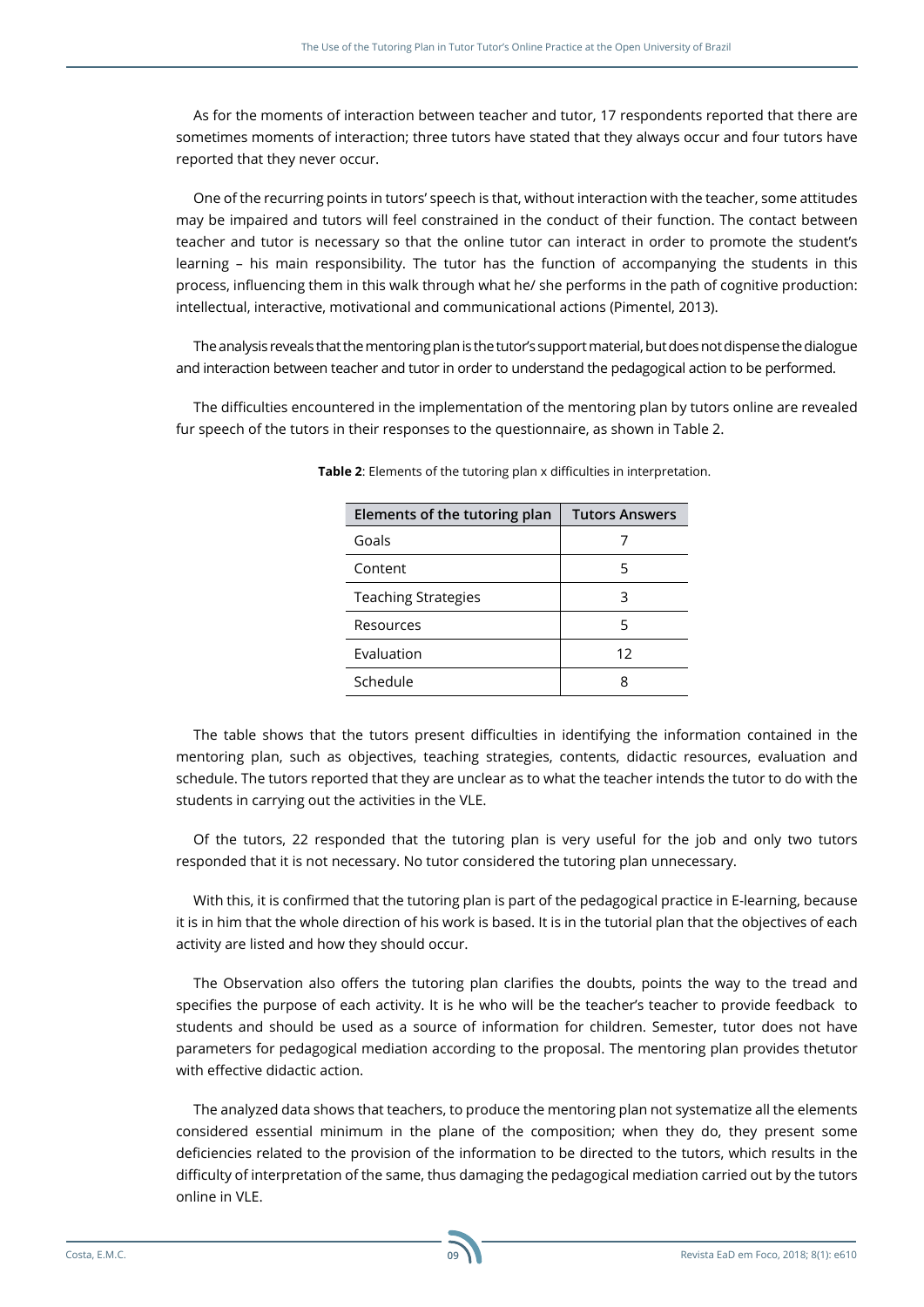The relevance of the mentoring plan as an element favorable to pedagogical mediation was analyzed from the answers of the questionnaire; Twenty-three tutors responded that the mentoring planis relevant to improving teaching and learning process; only one tutor feels that the mentoring plan is not relevant.

Of the total, 21 tutors consider that the effective use of the tutoring plan enables pedagogical mediation during VLE interactions as a way to improve students' learning; three tutors stated that there is no relation between the use of the mentoring plan and pedagogical mediation.

The tutors' discourse demonstrates that the mentoring plans direct and organize the pedagogical actions of the tutor in the process of pedagogical mediation. It is through pedagogical mediation that the student obtains the necessary conditions for the assimilation of knowledge. The tutoring plan should favor pedagogical mediation as it contains all the necessary data for the guardians work on-line.

All the tutors affirm that, even with experience, the mentoring plan is of paramount importance to potentiate the teaching practice, with a view to a better utilization of students' learning; therefore, the tutor can not dispense with its use without prejudicing the pedagogical action.

In this item of analysis, the tutors' discourse confirms that the use of the mentoring plan is essential for the good accompaniment of the discipline, since each one has its specific characteristics and different learning objectives.

That the stimulus numbers constituting the mentoring plan meet the expectations of the tutors, eight tutors who stimulate the mentoring plans of their expectations; 16 dependent tutors that sometimes; they never attend. The expectations of teachers refer to the process of pedagogical mediation over the years in VLE Moodle compromisses the possible of the evaluation of students. Therefore, the evaluation criteria are discussed together between teacher and tutor based on the interaction process; the teachers emphasize that the lack of contact with the teacher prevents that the actions can be more explicit.

Mentoring plans are effective when presented with a minimum Ice, provided they are designed with discipline identification; class profile; goals; content; didactic resources; evaluation; schedule; and assignment of the tutor.

In the analysis of the mentoring plans, it was revealed that, when they obey the minimum structure of the elements established by Ice and the information is clear and precise, is effective and becomes a tool to support the work of the tutor online, contributing to the students' learning.

Regarding the initial question of this study, if the tutoring plan significantly assists the teaching practice of the teacher in the process of teaching and learning in the virtual classroom, the answer will be yes provided it contemplates some basic requirements of structure, objectivity, clarity and interaction between teacher and tutor in an early and periodic manner for possible revisions and adjustments.

## **6**. Final Considerations

During the course of E-learning, much is discussed about the role of mentoring. For To act as mediator of learning, the tutor needs information, support, resources, development opportunities and skills.

There is a need for teachers and tutors to discuss the work plan and the material to be worked on in partnership before the start of the course. Guayabo and Grudtner (2007) defend planning as an act of reflecting on the possibilities of choice and, consequently, actions to be taken, which involves a dialectical action with the possibility of constant dialogue between reflection and action. For the authors, the plan comprises the final product of the planning and materializes with the written record, systematized.

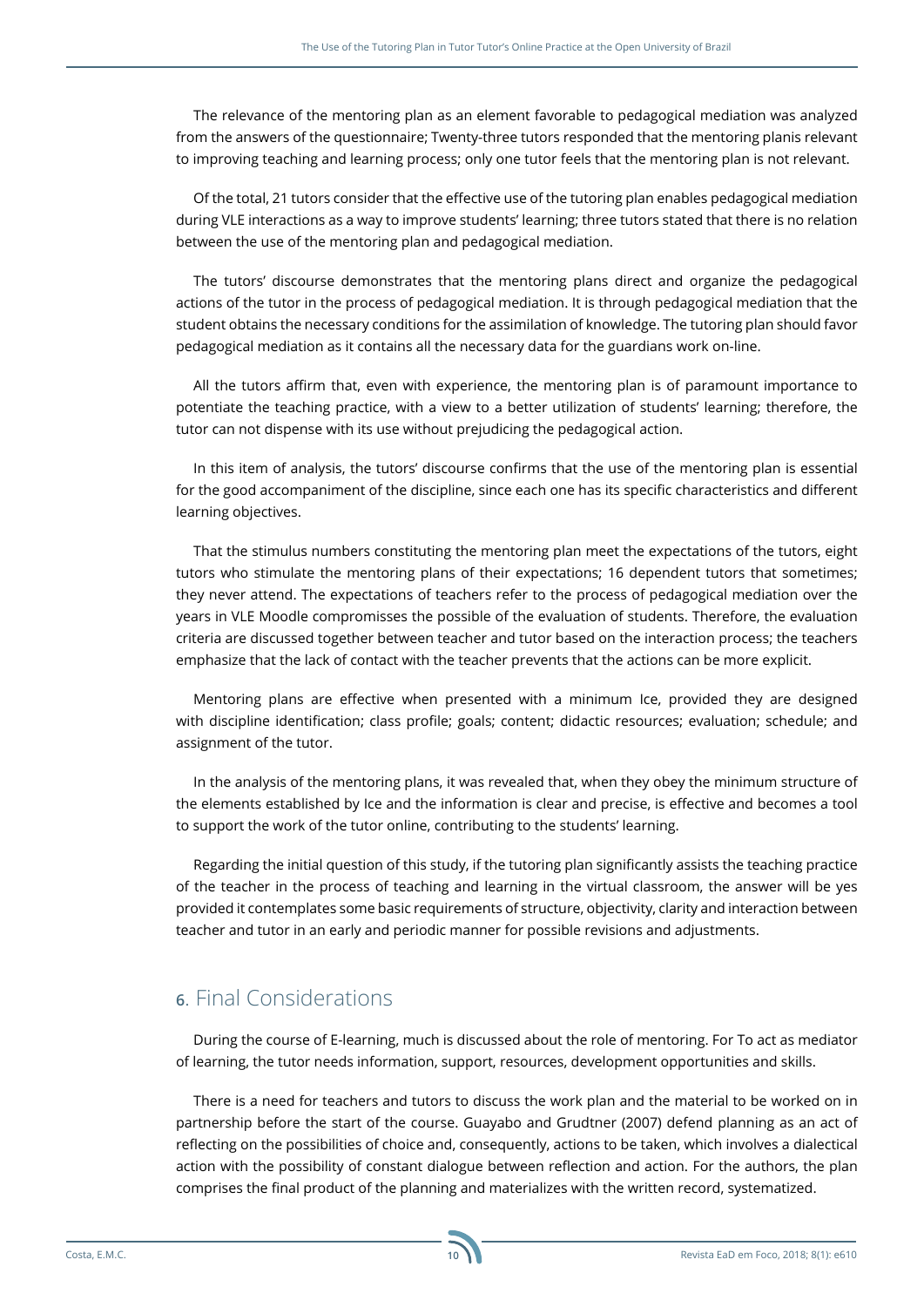In the E-learning, the mentoring plan is an indispensable tool for the tutor's practice. Through the plan, tutors can move toward the fastest and most effective support of students. The mentoring plan is an instrument that guides the activities as a counselor whose purpose is to guide his actions, has his activities and guides the processes to follow the learning process of the students in the E-learning .

Regarding the analysis of the effectiveness of the mentoring plans in the online tutor's activity and the support instruments that contribute to the teaching and learning process, the process of pedagogical mediation that he / she performs.

Thereby, It was confirmed that the mentoring plan is part of the pedagogical practice in E-learning, because it is the basis of all the direction of the work that the tutor accomplishes. It is in thementoring plan that one observes the objectives of each activity and how they should occur. Provides guidance to the tutor in order to better accompany the students.

The analysis of guardians teaching practice online suggests a promotion of improvements in structuring, as well as greater involvement with the team of production of the didactic material and accompaniment of a specialist in action planning in E-learning.

This process opens up possibilities for further discussions about the dynamics of work and the use of the lesson plan, assuming that the tutor must have access to all didactic material for the goodperformance of his work.

### Bibliographic References

- Berti, K. A. de F. & Vermaas, L. L. G. L. (2012). *Avaliação e gestão da tutoria: uma dupla dinâmica para o bom andamento do curso*. In Simpósio Internacional de Ensino a Distância; Encontro de Pesquisadores em Educação a Distância. São Carlos. Disponível em: [http://sistemas3.sead.ufscar.br/ojs1/index.php/](http://sistemas3.sead.ufscar.br/ojs1/index.php/sied/article/view/37/13) [sied/article/view/37/13.](http://sistemas3.sead.ufscar.br/ojs1/index.php/sied/article/view/37/13)
- Bezerra, M. de A. & Carvalho, A. B. G. (2008). *Tutoria: concepções e práticas na educação à distância*. Disponível em: [http://books.scielo.org/id/6pdyn/pdf/ sousa-9788578791247-10.pdf](http://books.scielo.org/id/6pdyn/pdf/%20sousa-9788578791247-10.pdf).
- Brasil. Lei nº 9.394, de 20 de dezembro de 1996 (1996). Estabelece as diretrizes e bases da educação nacional. *Diário Oficial [da] República Federativa do Brasil*, Brasília. Disponível em: [http://www.planalto.](http://www.planalto.gov.br/ccivil03/leis/l9394.%20htm) [gov.br/ccivil03/leis/l9394. htm.](http://www.planalto.gov.br/ccivil03/leis/l9394.%20htm)
- Coordenação de Aperfeiçoamento de Pessoal de Nível Superior Capes (2010). *Universidade Aberta do Brasil: histórico*. Disponível em: <http://www.uab.capes.gov.br/index.php/sobre-a-uab/historico>
- Costa, C. J., Paraguaçu, F. & Pinto, A de C. (2009). Experiências interativas com ferramentas midiáticas na tutoria online. E*m Aberto, 22*(79), 121-137.
- Creswel, J. W. (2010). *Projeto de pesquisa: métodos qualitativos, quantitativos e misto*. 3. ed. Porto Alegre: Artmed.
- Domeniquelli, A. M. T. (2008). *A organização do trabalho do professor-tutor*. In L. Sathler & A. B. Azevedo. Orientação didático-pedagógica em cursos a distância (pp. 36-46). São Bernardo do Campo: Umesp.
- Fernandez, C. T. (2009). *Os métodos de preparação de material impresso para EAD*. In F. M. Litto; M. Formiga (Orgs.). Educação a distancia: o estado da arte. (pp. 395-402). São Paulo: Pearson Education do Brasil.
- Ferreira, A. S. & Figueiredo, M. A. (2015). *Perfil do aluno da educação a distância no curso de didática do ensino superior* (2011). Disponível em: [https://www. ufmg.br/ead/seminario/anais/pdf/Eixo\\_2.pdf](https://www.%20ufmg.br/ead/seminario/anais/pdf/Eixo_2.pdf)